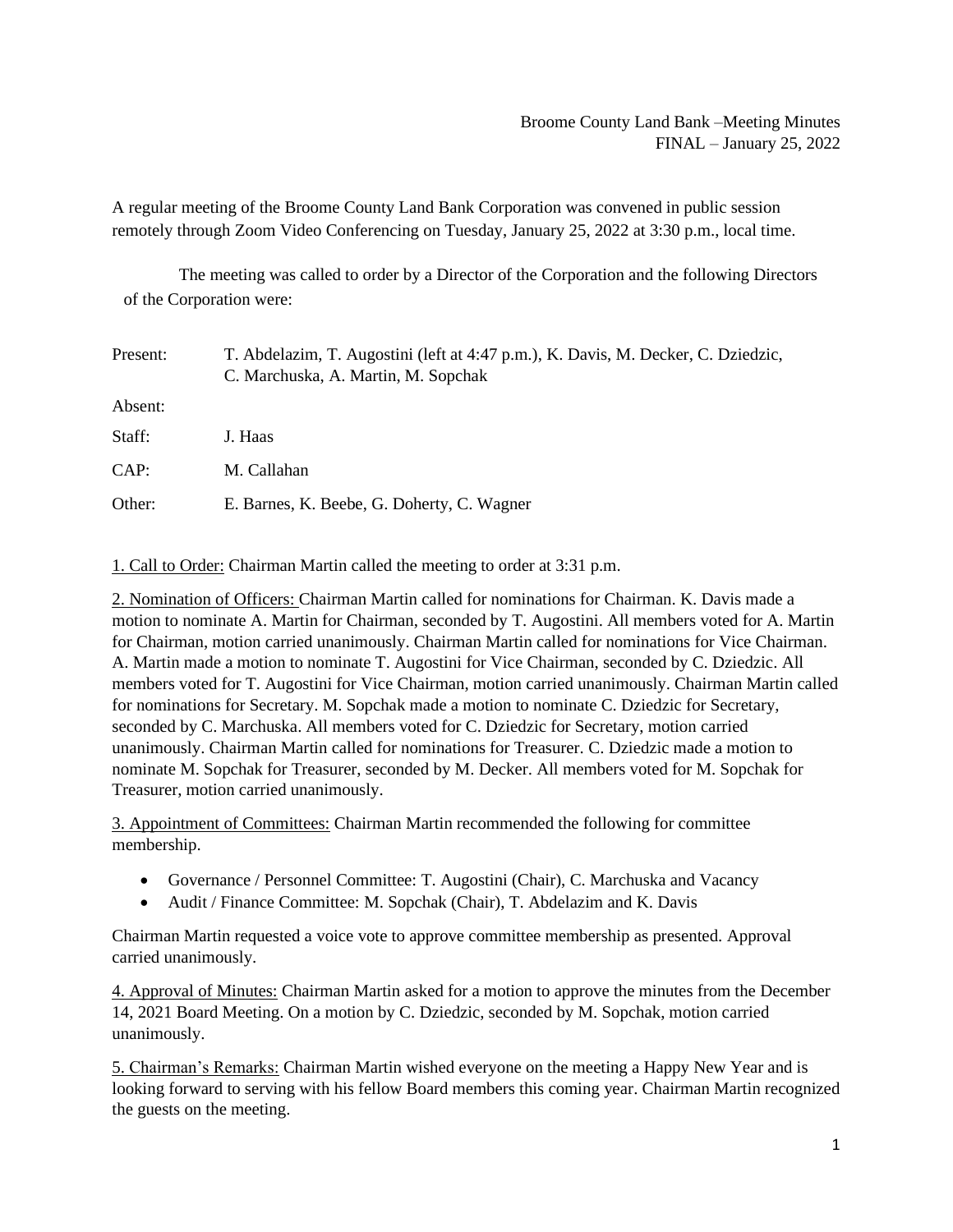6. Executive Director's Report and Financial Statement: J. Haas presented updates on the following items:

33 Linden Street Rehabilitation Project: Contractor has completed the drywall and constructed the front porch. He is awaiting the arrival of kitchen appliances and cabinets. Bathroom tubs and toilets are installed. Awaiting the arrival of vanities. Contractor believes he is about four weeks out from completion. J. Haas expressed to the Board that if any member would like to see the progress at the cit to please let her know and she will schedule a time that works with Frank Kitchin from First Ward Action Council and the contractor. She also reported that she expects the Land Bank and FWAC to hold a joint press conference upon completion and listing of the property.

124 Gaylord Street Rehabilitation Project: J. Haas requested that updates related to 124 Gaylord Street be discussed during it's respective agenda item. The Board approved.

15 Birch Street Rehabilitation Project: J. Haas reminded the Board that at the December meeting, she reported that additional areas of the home will be disturbed during construction which required further asbestos abatement. LCP Group completed this phase of construction the day prior and FWAC is revisiting the property to refine the scope of work in order to bid the general construction.

J. Haas reported on the Land Bank's demolition program. She reported that the Land Bank has some funding remaining in the Community Revitalization Initiative grant for a small round of demolition projects in early 2022. She's working closely with Board member and Real Property Director Mike Decker to identify properties that need to be demolished. She informed the Board that if anyone has ideas, please let her know. She closed this section of the report by reminding the Board that project ideas will most likely need to be tax foreclosed properties held by the County or a local municipality.

J. Haas provided updates on the Land Bank's Community Development Block Grant (CDBG) with Broome County. The Land Bank received authorization to begin incurring costs associated with CDBG funded projects. She reported there is an item on today's agenda to acquire a property in a non-entitlement community. She reminded the Board that the CDBG grant with the County is subject to federal requirements which inevitably increase the costs associated with CDBG funded projects. For example, there are more environmental testing steps as well as remediation processes that CDBG requires unlike our Attorney General/Enterprise grant. As part of this grant, the Land Bank will need to RFQ for an environmental testing/structural engineering firm. She reminded the Board that the Land Bank RFQ'd for the same services for the Land Bank's demolition projects in early 2020. Such contracts are coming to a close; therefore, RFQing for these services for both demolition and rehabilitation projects will be beneficial to the Land Bank.

J. Haas briefed the Board on updates related to the City of Binghamton's recent announcement of American Rescue Plan Act (ARPA) funds to the Land Bank. She reminded the Board that the Land Bank currently holds title to 61 Park Avenue on the City's South Side and 21 Walnut Street on the City's West Side that could be used as properties to complete ARPA funded affordable homeownership projects. The City has expressed interest in moving forward with these two properties. She informed the Board that the Land Bank would need to identify one or two more properties off the current City of Binghamton tax foreclosure auction list to acquire for this program. The Land Bank and the City are continuing to work through specifics on the ARPA agreement.

J. Haas reported that she held a Community Advisory Panel meeting several weeks ago to bring the members into the loop on what projects and initiatives the Land Bank has upcoming in 2022.

J. Haas closed with the financial report.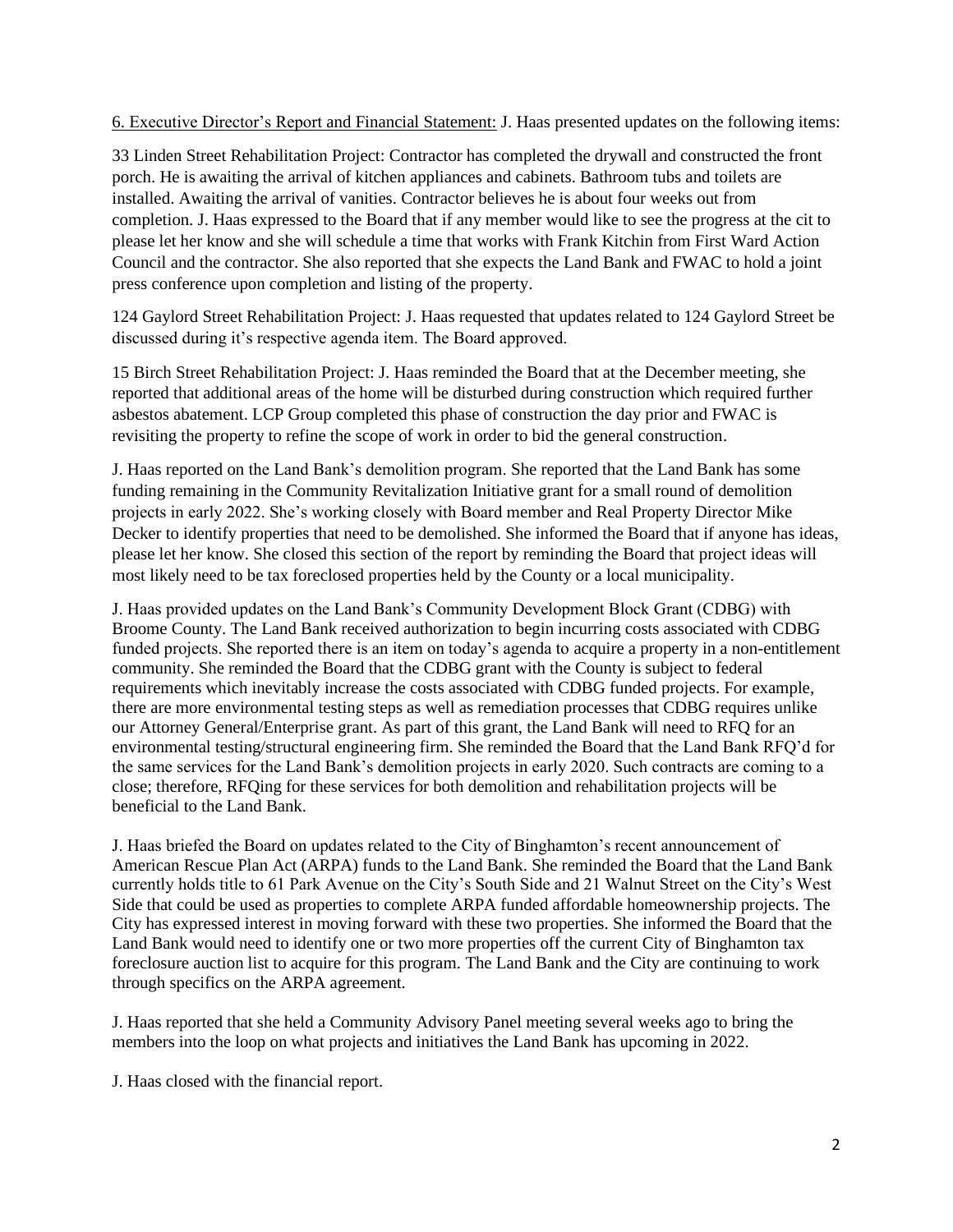7. Public/Community Advisory Panel Comments: Chairman Martin opened the floor for comments. CAP member M. Callahan address the Board regarding the positive impact of Land Bank projects in the community and other ideas and initiatives the Land Bank should consider in the future. Seeing no more speakers, Chairman Martin moved onto the next agenda item.

8. 2022 Meeting Schedule: Chairman Martin presented the 2022 meeting schedule to the Board and expressed that the meetings will take place via Zoom videoconferencing while the Governor's Emergency Declaration remains in effect. Chairman Martin requested a motion to adopt the 2022 meeting schedule for the Broome County Land Bank. On a motion by C. Marchuska, seconded by M. Sopchak, motion carried unanimously. Board member K. Davis was absent for a period of time for an emergency. K. Davis recorded in the affirmative.

9. Approve 2022 New York Land Bank Association Membership and Dues: J. Haas reviewed the memorandum she provided to the Board. The NYLBA agreed on \$1,000 dues amount for returning Land Bank members. She expressed how beneficial it has been to be a part of the Association throughout the years and especially over the past two years. Land Bank members are always willing to assist with any questions or concerns others bring to the table. J. Haas recommended renewing the Broome County Land Bank's membership with the New York Land Bank Association and to pay the appropriate dues amount. Board Member Tarik Abdelazim requested an abstention on this agenda item and it was granted. After a brief discussion, Chairman Martin requested a motion to approve the 2022 New York Land Bank Association membership and dues. On a motion by C. Dziedzic, seconded by M. Decker, motion carried unanimously with T. Abdelazim abstaining.

10. Approve Proposed Amendments to the 2022 Operating, Administrative and Capital Budget: J. Haas presented a consolidated review of the proposed amendments to the 2022 budget to the full Board. She reported that the Finance Committee had met 15 minutes prior to the Board meeting to review and discuss the proposed amendments and that they recommend approval. After a brief discussion, the Committee agreed with the proposed amended budget. Chairman Martin requested a motion to accept the proposed amendments to the 2022 Budget. On a motion by M. Sopchak, seconded by T. Abdelazim, the motion carried unanimously.

11. Resolution Authorizing Renewal of the Administrative Services Agreement with Broome County for the Administration of the Broome County Land Bank for 2022 (Resolution 2022-01): Chairman Martin explained to the Board the agreement that Broome County has in place with the Land Bank. This administrative services agreement is in place for the Executive Director to operate the Land Bank. The agreement encompasses a grant to cover administrative expenses such as salary and benefits of the Executive Director and funding toward office supplies. Chairman Martin and J. Haas thanked the Broome County Executive's Office and the Broome County Legislature for their continued support of such agreement. After a brief discussion, Chairman Martin called for a motion to authorize the Executive Director to renew the agreement with Broome County for the administration of the Broome County Land Bank for the 2022 calendar year. On a motion by M. Sopchak, seconded by C. Dziedzic, motion carried unanimously.

12. Resolution Authorizing the Acquisition of a Property from Broome County (Resolution 2022-02): J. Haas listed the one property to be acquired in "Exhibit A": 1593 Oakdale Road in the Town of Maine. This property is intended to be rehabilitated and sold as part of the Land Bank's Affordable Homes Program funded by CDBG. The acquisition price is \$1,500. Chairman Martin thanked the County Executive's Office and Legislature for working with the Land Bank to negotiate the acquisition prices. Chairman Martin then requested a motion to authorize the acquisition of 1593 Oakdale Road from